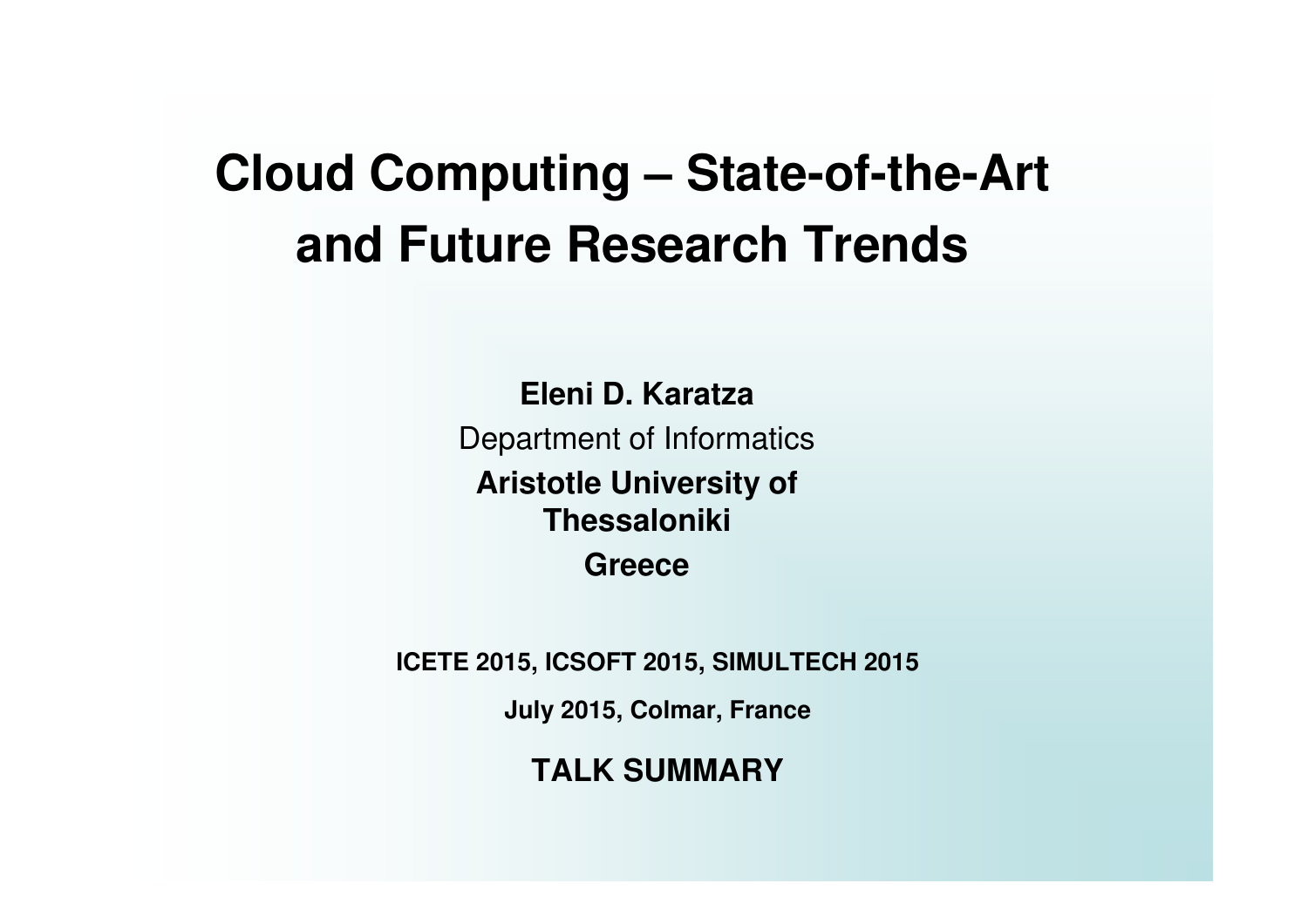## Grid Computing vs. Cloud Computing

- Computational and data grids and clouds are **largescale distributed systems used for serving very large and complex applications**.
- Grids and Clouds performance became more important due to the tremendous increase of users and applications.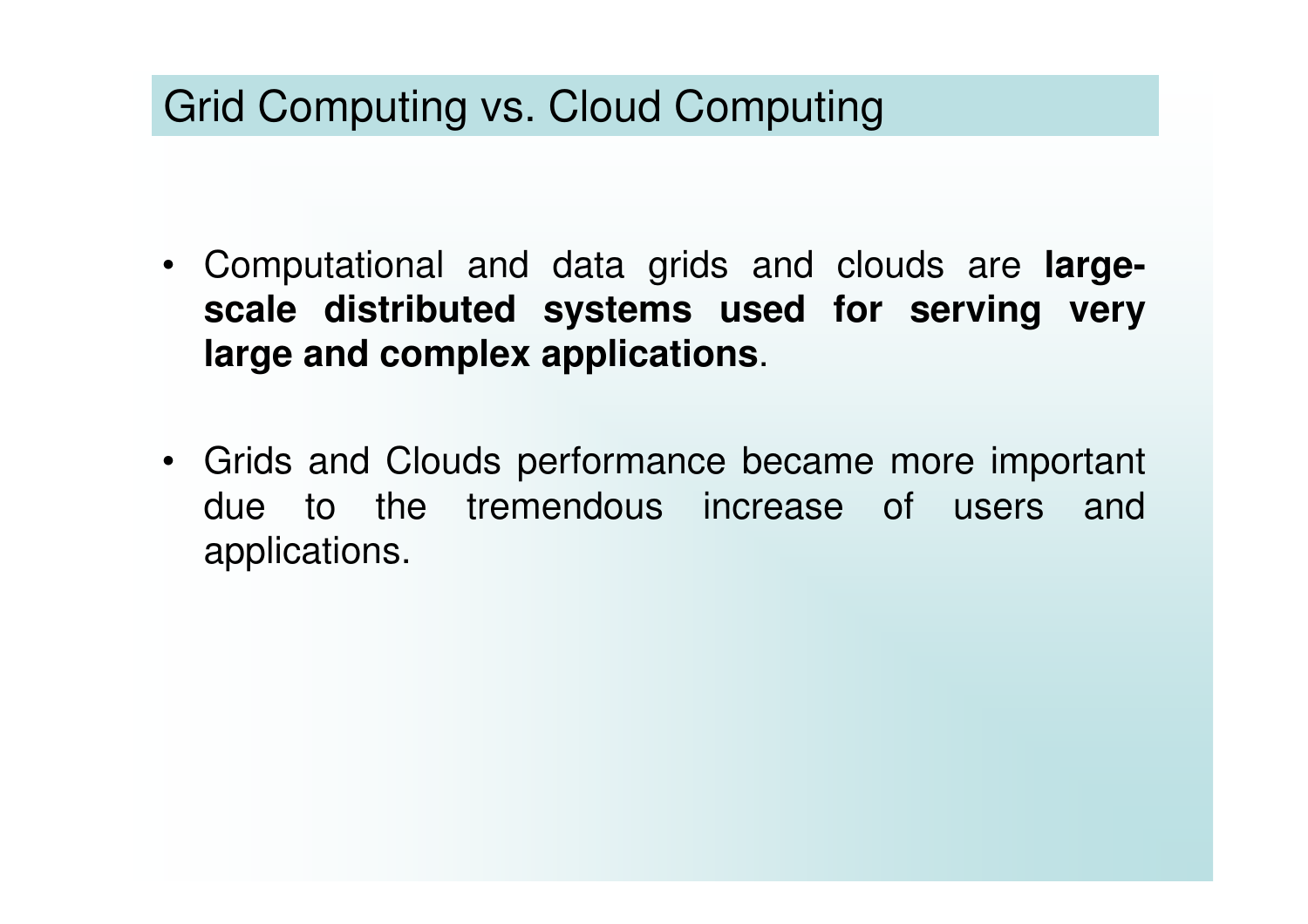### Grid Issues

# The main idea of Grid Computing:

• To use a large number of distributed high-performance computational resources while minimizing the related operating costs

**in order to solve complex and computationally demanding problems** that practically could not be solved on a single resource.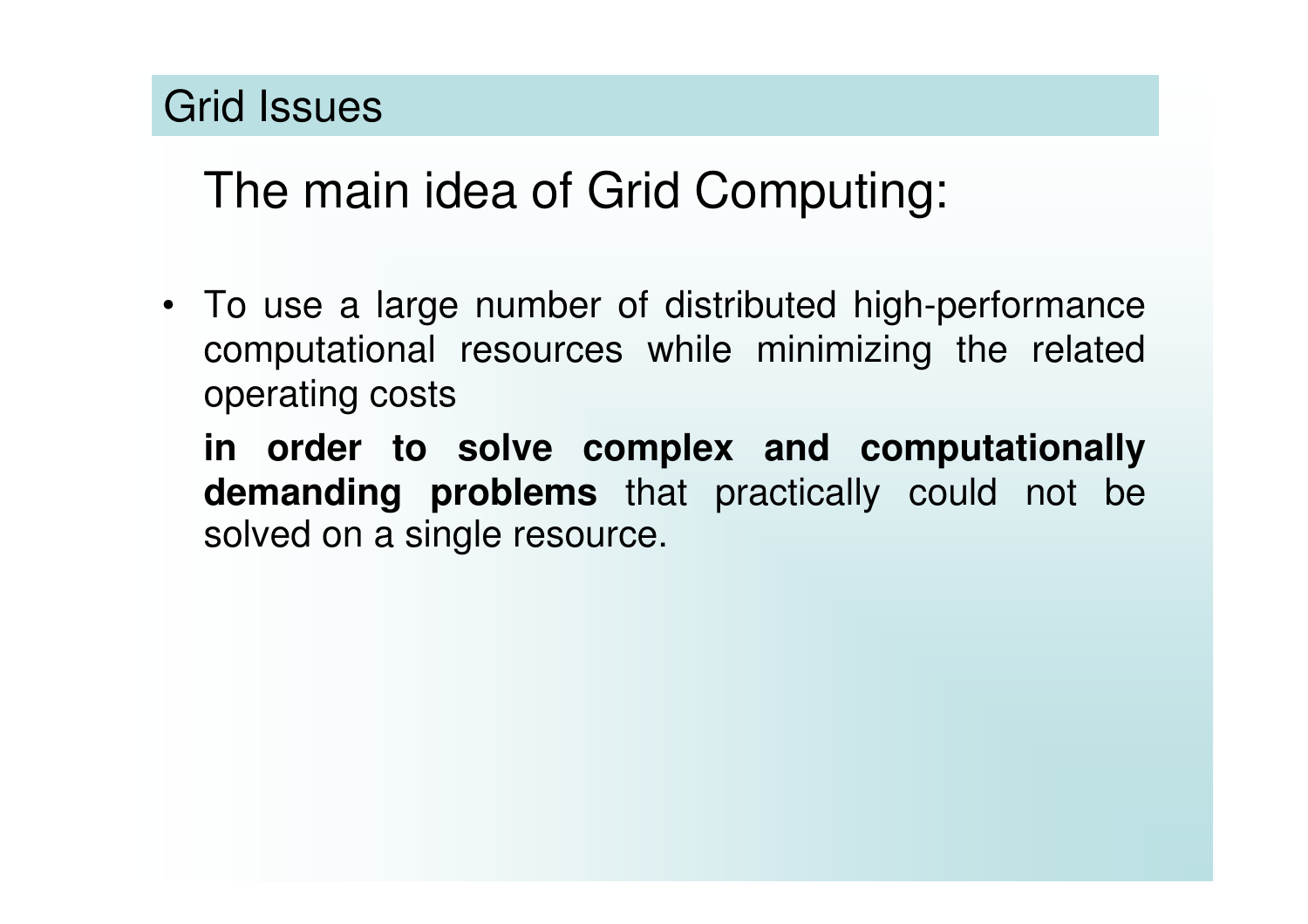Clouds Issues

Cloud computing evolves from grid computing

#### **Cloud computing is the clear architecture of choice for the bulk of information technology needs of the 21st century**

**Alexander Pasik**, IEEE Roundup,the editors blog 2012.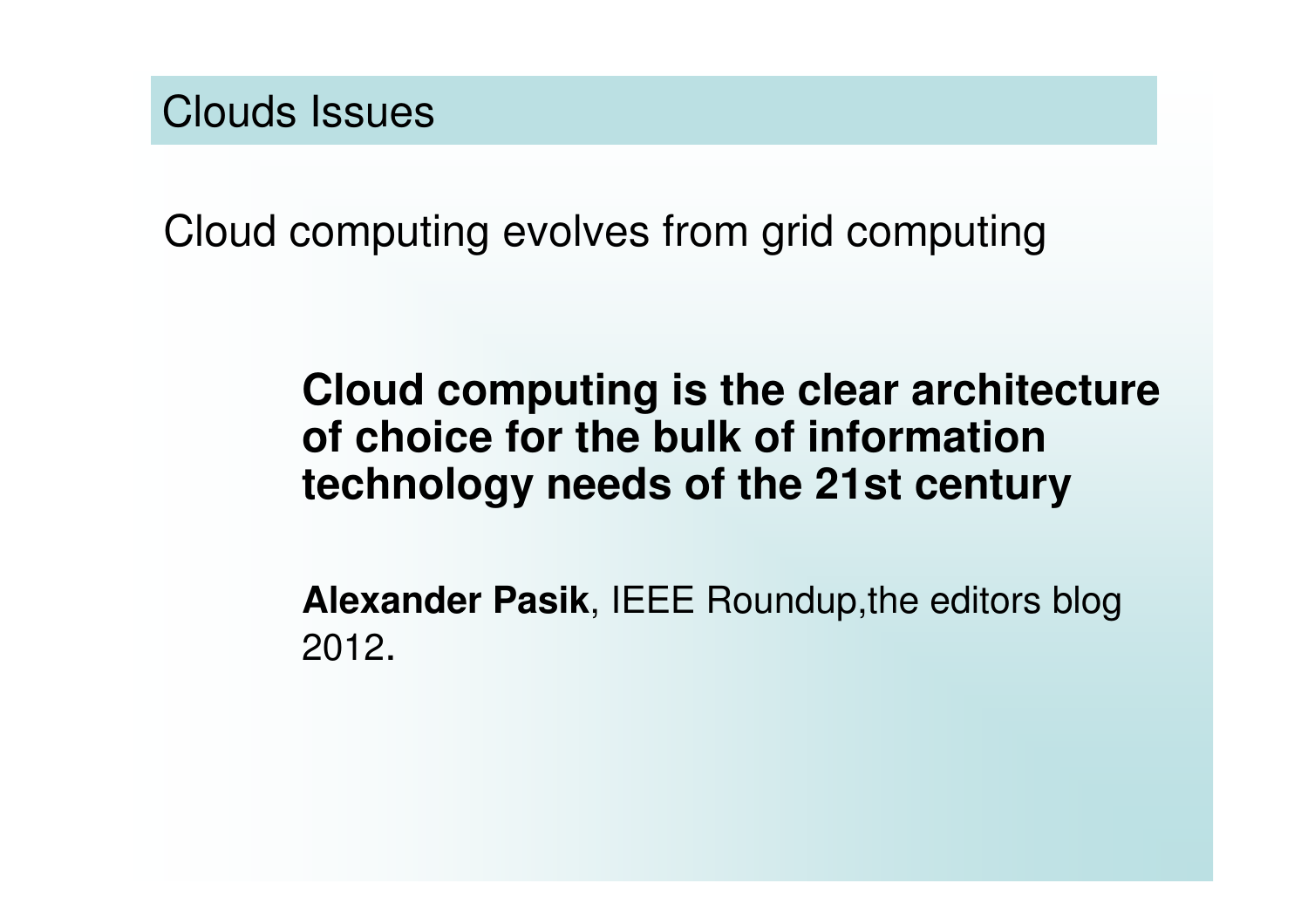### Cloud Performance - Enterprises

- Several cloud performance issues will play a major role in the adoption of the **Cloud Computing paradigm** as a mainstream commodity **in the enterprise world**.
- • Cloud performance should satisfy the requirements of all involved parties:
	- cloud providers
	- •enterprises that use the cloud as a platform
	- •end-users
	- **B. Prasad Rimal, A.Jukan, D. Katsaros, Y. Goeleven**, "Architectural Requirements for Cloud Computing Systems: An Enterprise Cloud Approach", Journal of Grid Computing (2011) 9:3–26.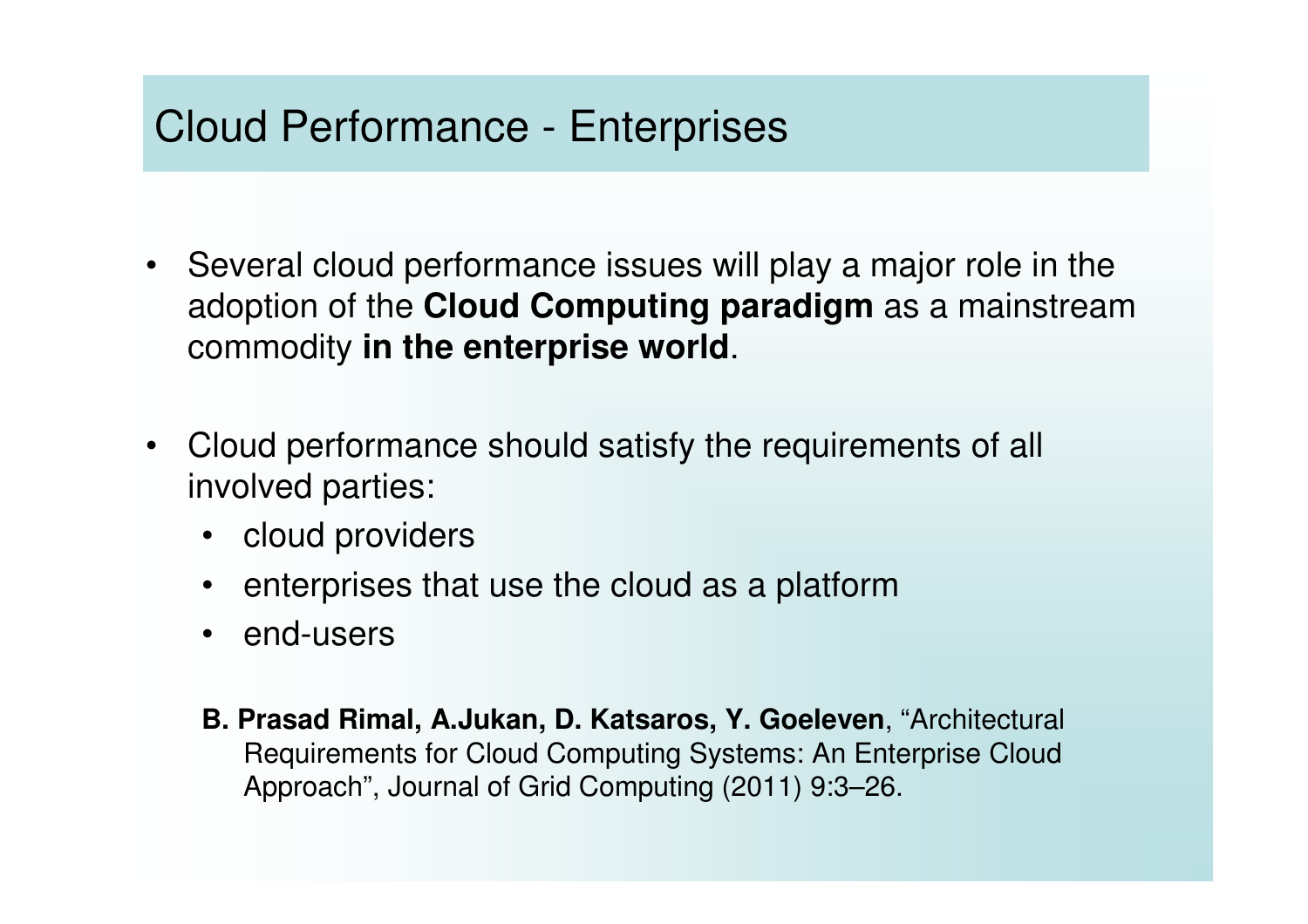Cloud Performance – Simulation

Performance Evaluation -Simulation

- The performance evaluation of clouds is often possible only **by simulation** rather than by **analytical techniques**, due to the complexity of the systems.
- Simulation can provide important insights into the efficiency and tradeoffs of scheduling in large-scale heterogeneous distributed systems, such as grids and clouds.
- Synthetic workloads Traces from real systems.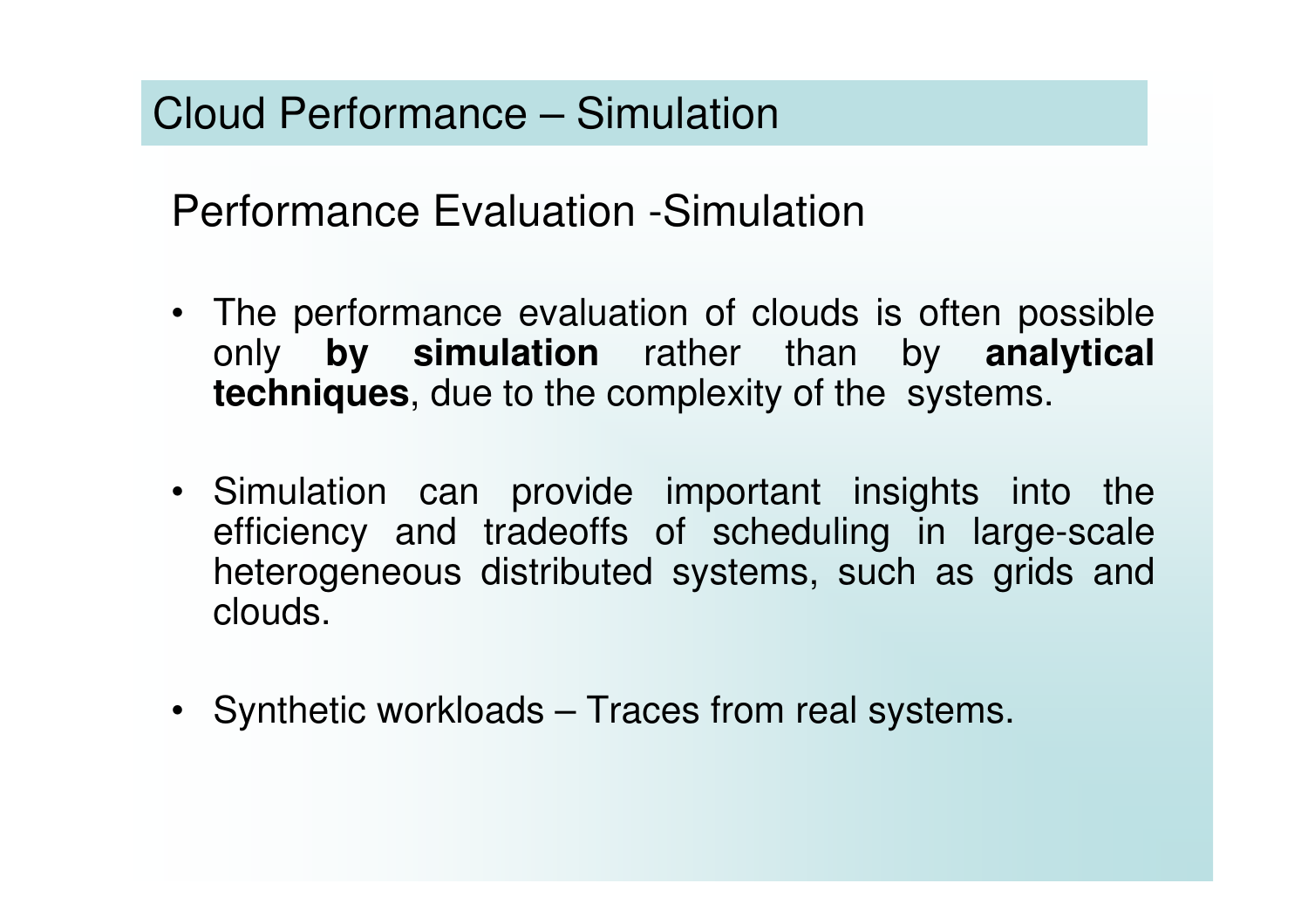### Cloud Performance - Scheduling

Scheduling manages:

- the **selection** of resources for a job,
- the **allocation** of jobs to resources and
- the **monitoring** of jobs execution.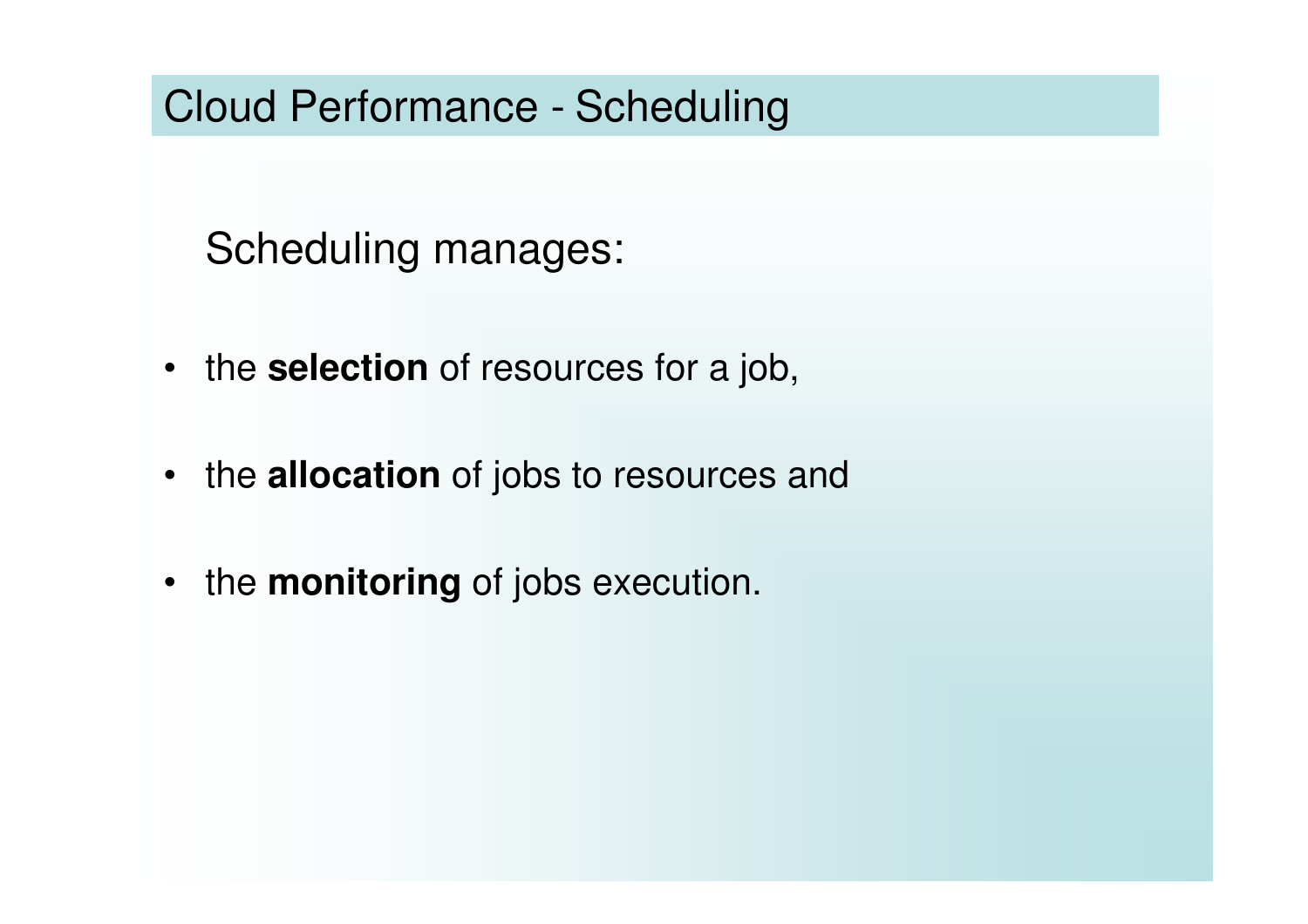### Cloud Performance – Environment

#### **Data Centers – Green Cloud**

- Data centers hosting Cloud applications consume huge amounts of electrical energy, contributing to high operational costs and carbon footprints to the environment.
- Therefore, we need Green Cloud computing solutions that can not only minimize operational costs but also reduce the environmental impact.

**Anton Beloglazova, et als**. "Energy-aware resource allocation heuristics for efficient management of data centers for Cloud computing", Future Generation Computer Systems, Vol. 28, Issue 5, May, 2012, pp. 755-768.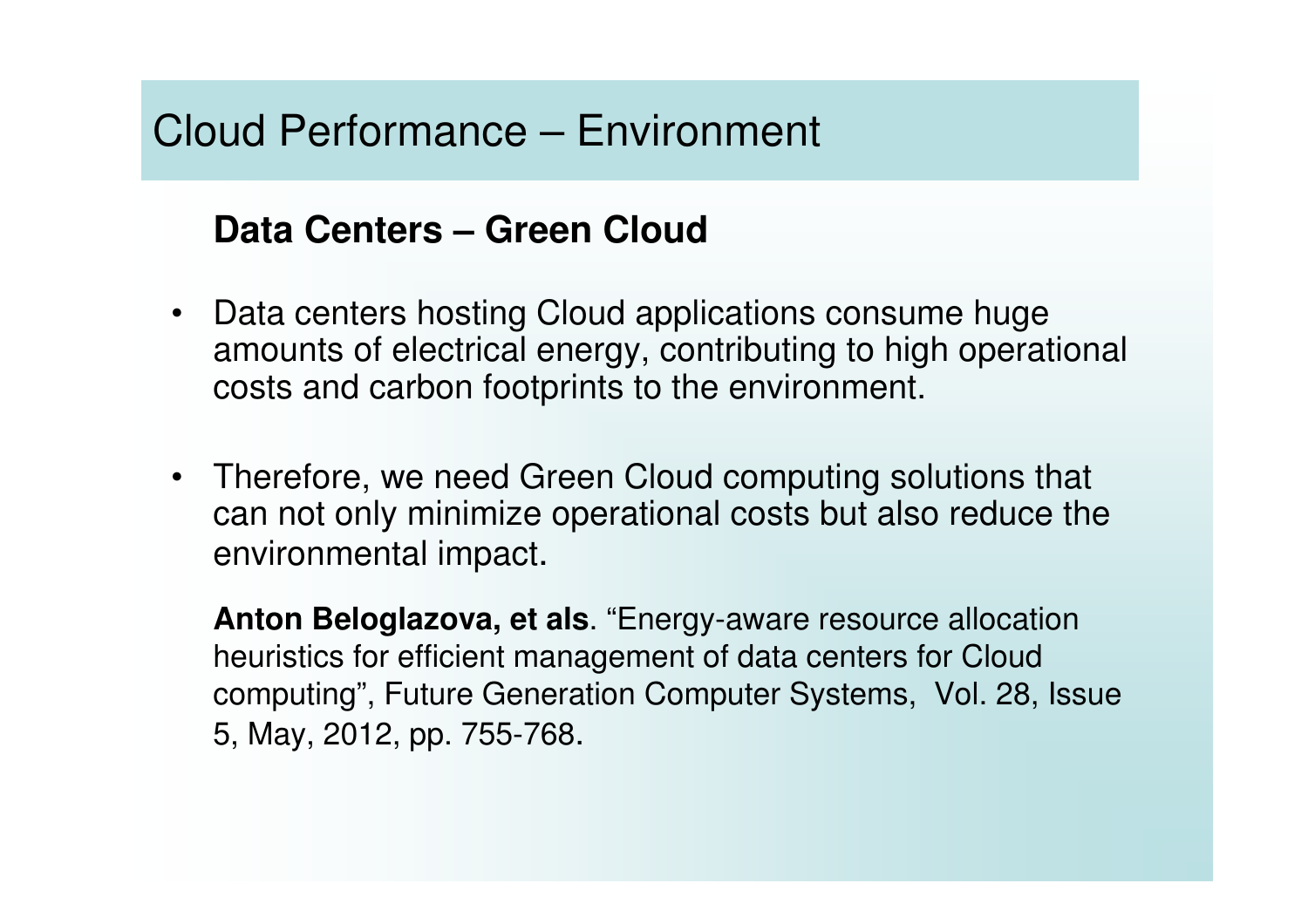### Cloud Scheduling – The Simulation Model



A task assignment model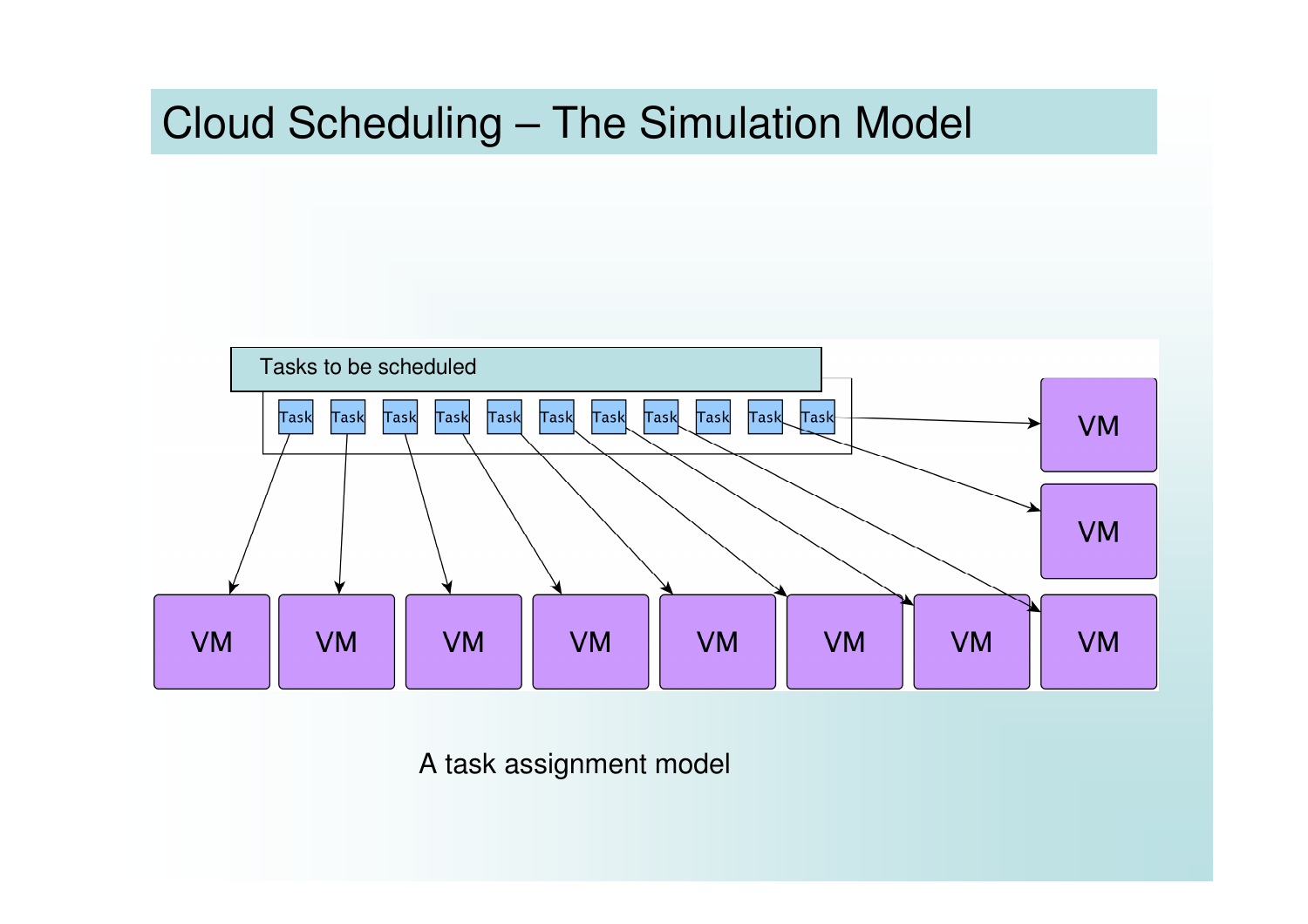#### Cloud Scheduling – Performance / Cost

- The use of the Cloud is "**cost- associative**": One pays only for the computing time which is equivalent to the total lease time of virtual machines.
- $\bullet$ Cost to performance efficiency view.
- *Total lease time* (TL) of virtual machines while the system is in operation:

$$
LT = \sum_{i=1}^{P_{tot}} T_{lease(i)}
$$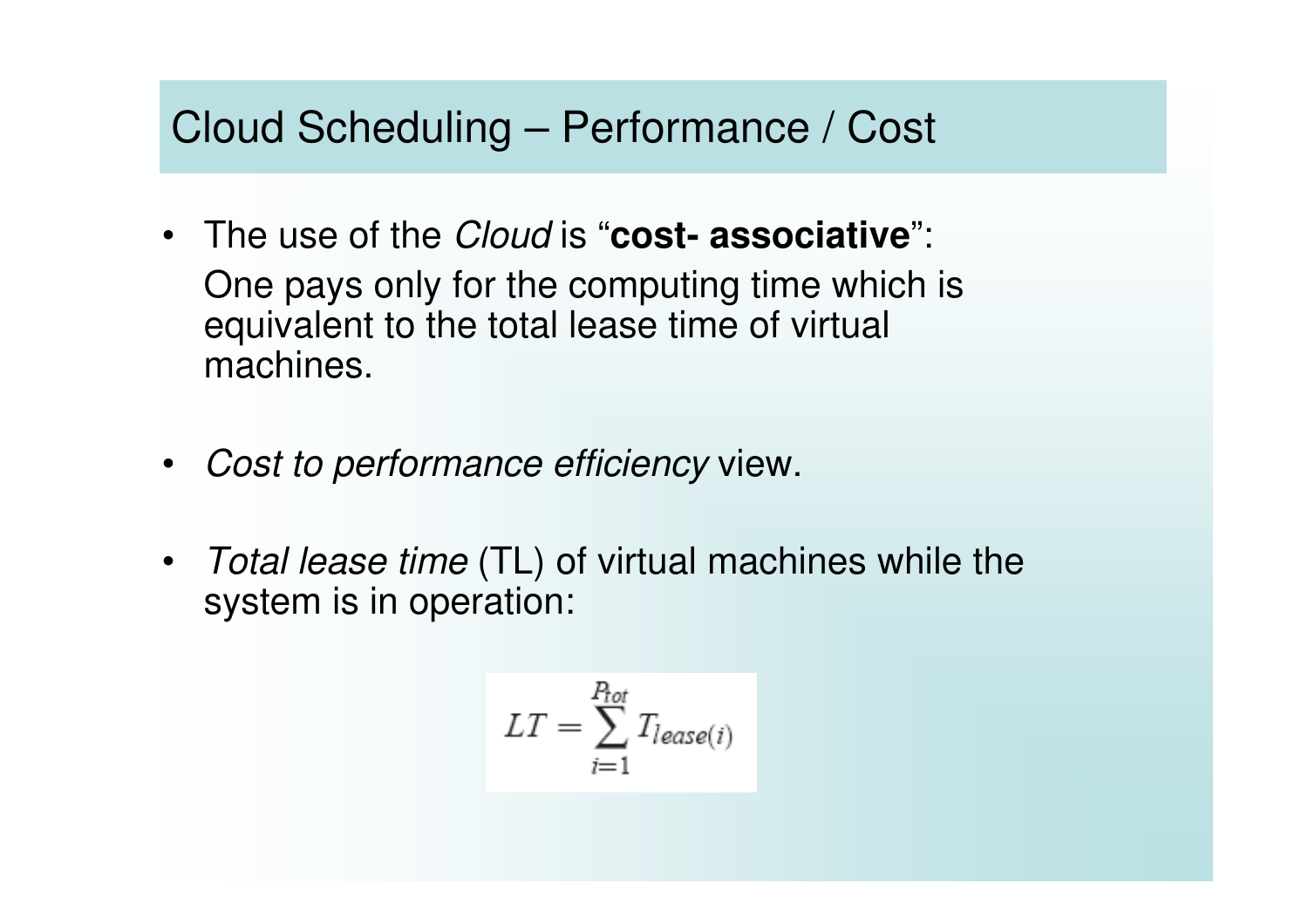#### Cloud Scheduling - Migrations-Starvation Handling

**I. Moschakis and H.D. Karatza**, "Performance and Cost evaluation of Gang Scheduling in a Cloud Computing System with Job Migrations and Starvation Handling", Proceedings of ISCC 2011, June 28-July 1, 2011, Corfu, Greece, pp. 418-423.

Migration and Starvation Handling systems areincorporated to deal with job fragmentation.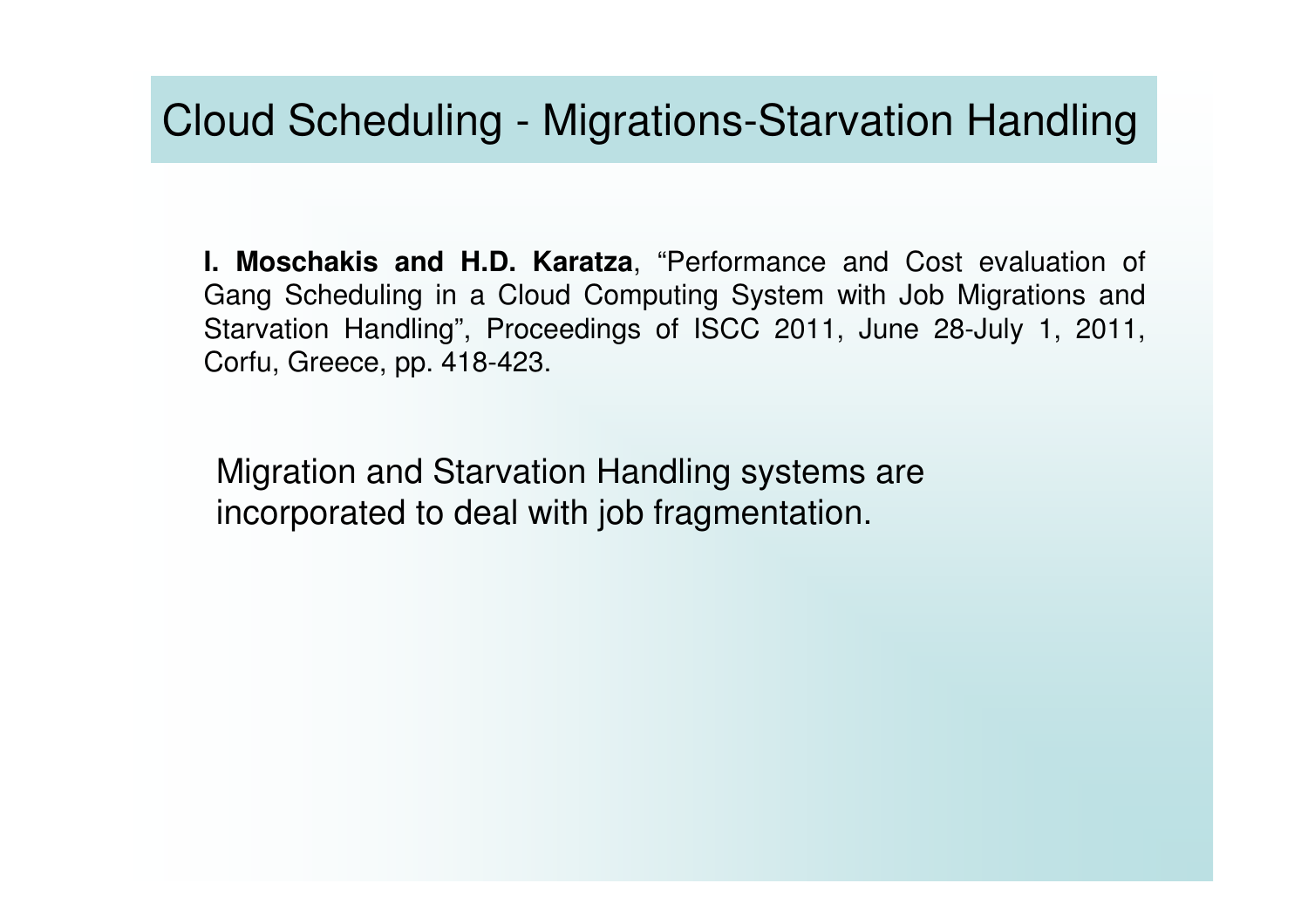### Cloud Scheduling – Interlinked Clouds

- • **Ioannis A. Moschakis and Helen D. Karatza**, "Multi-criteria scheduling of Bag-of-Tasks applications on heterogeneous interlinked Clouds with Simulated Annealing, Journal of Systems and Software, Elsevier, Vol. 101, March 2015.
- While the use of the meta-heuristics does impose aperformance overhead due to their complexity in comparison to simpler heuristics, the experimental analysis shows that only a relatively small number of steps is required in order to achieve an optimized schedule.